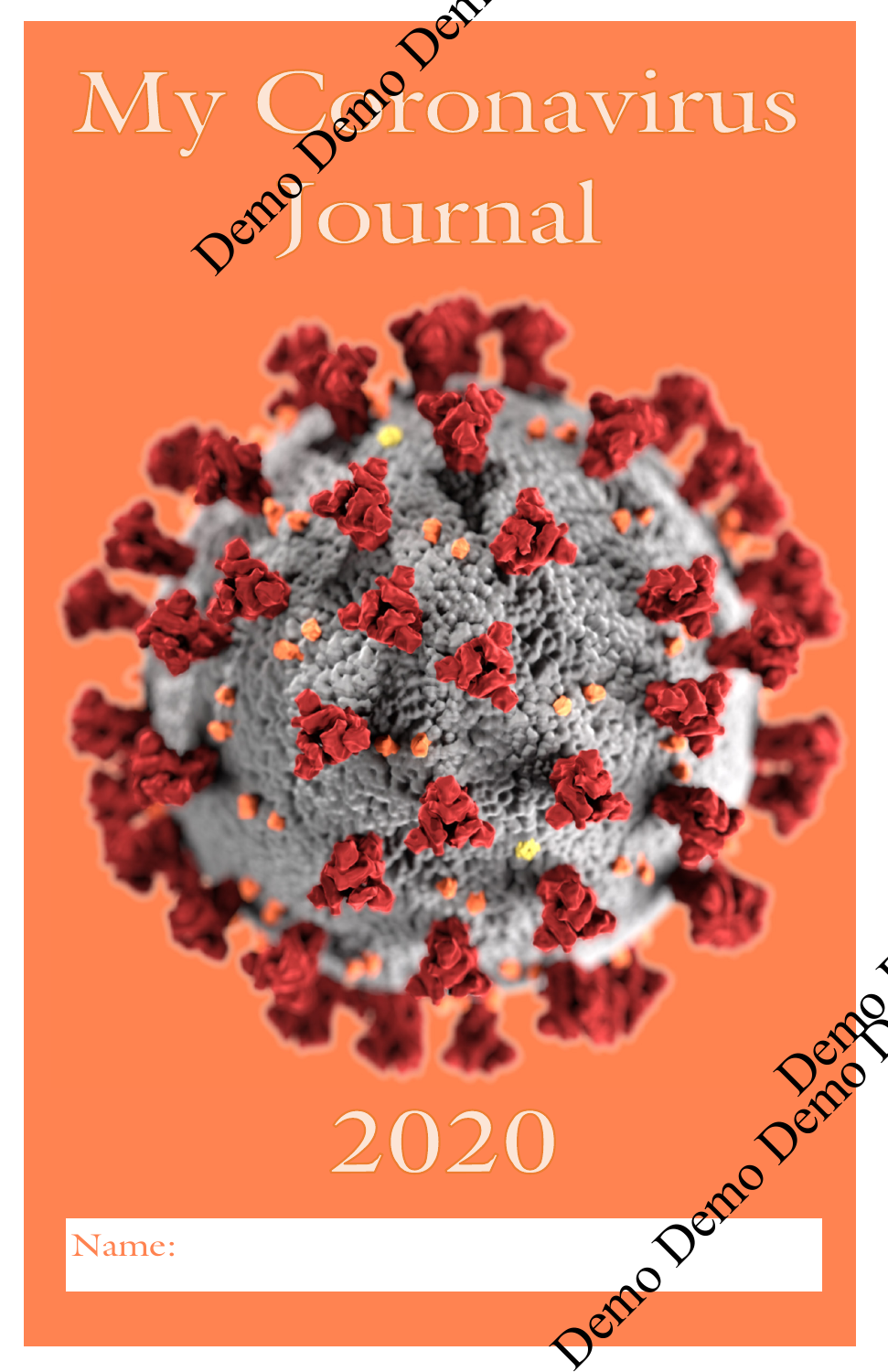

On March 14'th 2020, the President of the United States, declared a state of emergency due to the Coronavirus-19 outbreak.

COVID-19 is the disease caused by the new coronay that emerged in China in December 2019.

COVID-19 symptoms include cough, fever and Shortness<br>of breath. COVID-19 can be severe, and Some caused death. of breath. COVID-19 can be severe, and some caused death.

The new coronavirus can be spread from person to person. It is diagnosed with a laboratory text.

There is no coronavirus vaccine  $\forall x$ 

Prevention involves frequent hand-washing, coughing into the bend of your elbow  $\mathbf{u}$   $\mathbf{v}$  algebra home when you are sick. Demo Demo Demo Demo Property Controller Controller Controller Controller Controller Controller Controller Controller Controller Controller Controller Controller Controller Controller Controller Controller Controller Controller Controller Cont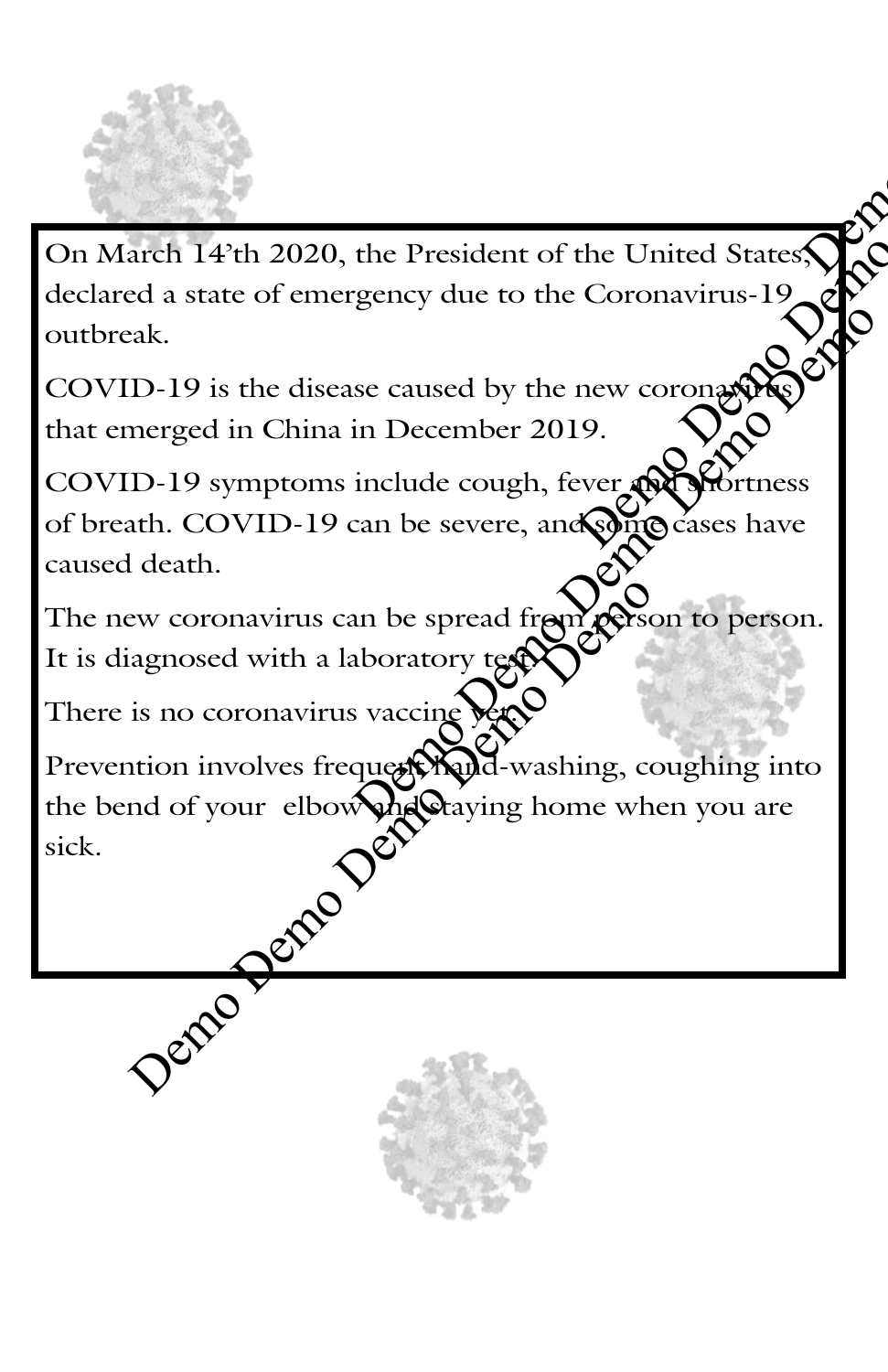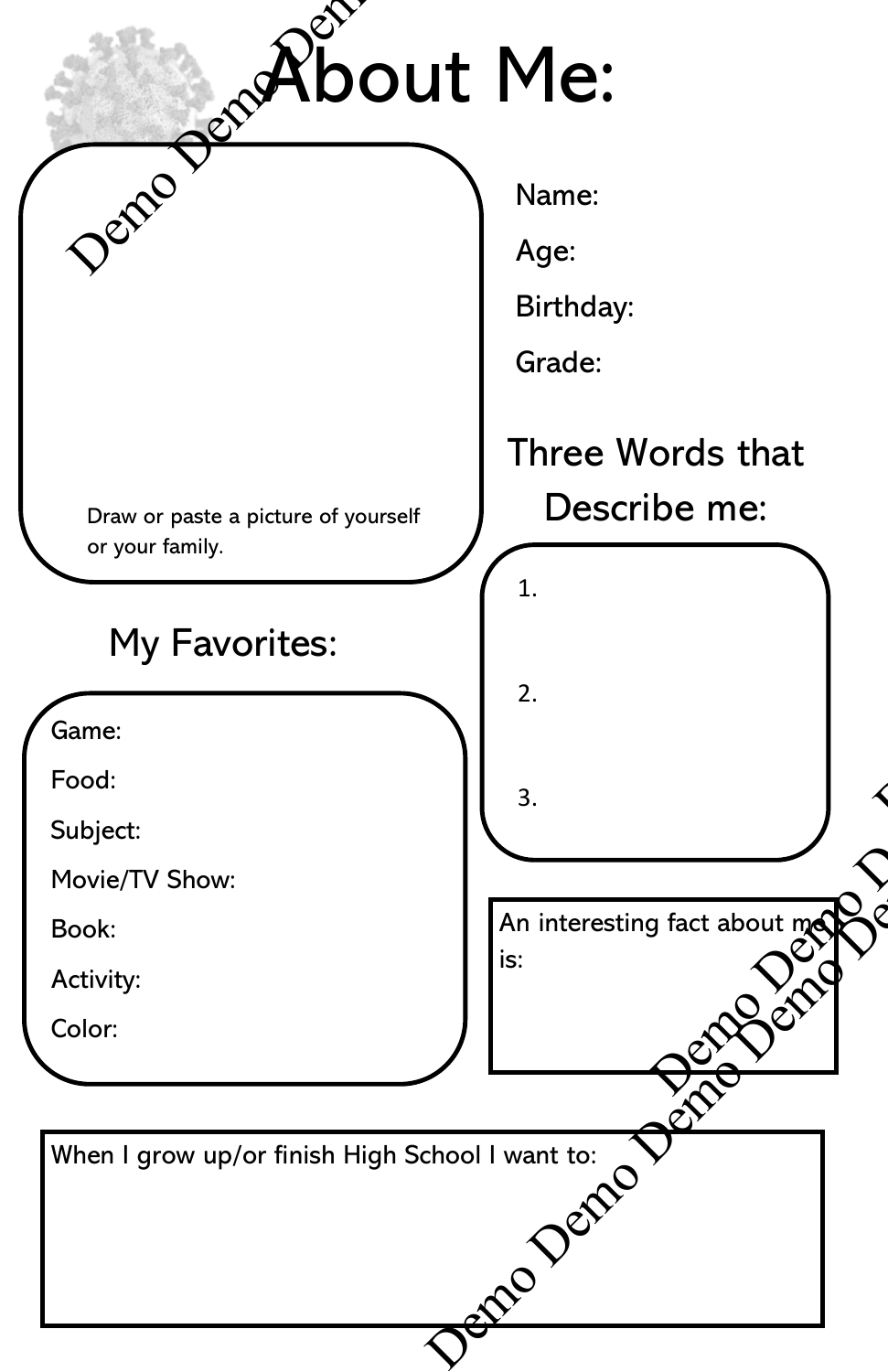